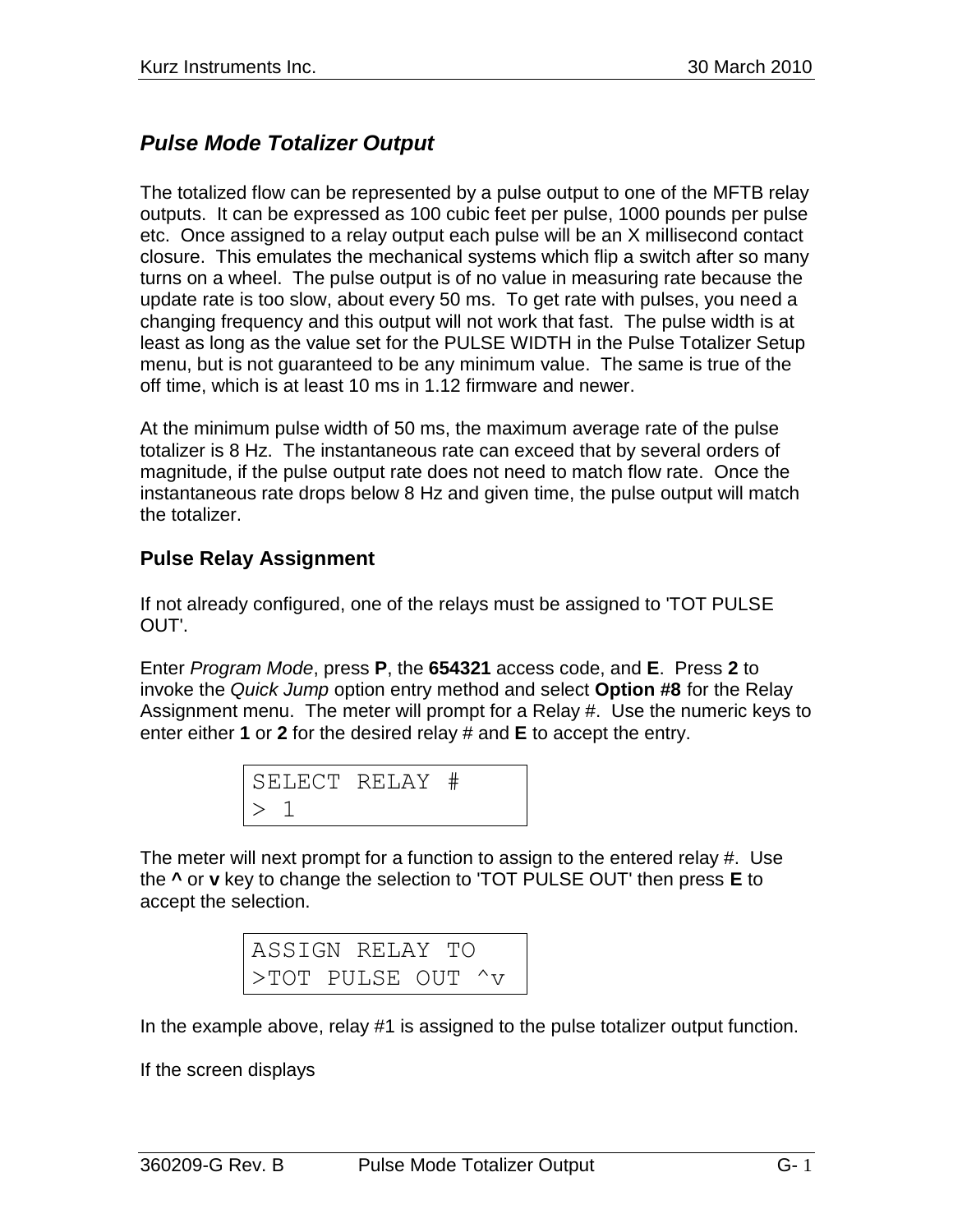|              | RELAY IS USED!! |  |
|--------------|-----------------|--|
| CHANGE IT>NO |                 |  |

then the selected relay is being used by another function. Change the response to 'YES' by pressing the **^** or **v** key and press **E** to accept the selection. The meter will reassign the relay to the PULSE TOTALIZER OUTPUT function and deassign the previously assigned function and turn it OFF, when applicable.

The meter will advance to the Setup Pulsed Output menu (alternatively, from the Quick Jump option entry, **Option #11** will invoke the Setup Pulsed Output menu).

## **Totalizer Pulse Output Setup**

The Totalizer Pulse Output setup is performed in *Program Mode.* Enter *Program Mode*, press **P**, the **654321** access code, and **E**. Press **2** to invoke the *Quick Jump* option entry method and select **Option #11** for the Pulse Output setup menu.

If the screen displays

|  | PULSE OUTPUT IS |  |
|--|-----------------|--|
|  | NOT INSTALLED!! |  |

the meter was not purchased with this option. [Section I](360209-I%20SC%20board%20versions.pdf) defines each version of the hardware to check if this feature is available on your meter.

The meter will prompt to set the Totalizer Pulse Output feature ON or OFF. Use the **^** or **v** key to change the selection to 'ON' then press **E** to accept the selection.

|        | PULSE OUTPUT |               |
|--------|--------------|---------------|
| $>$ ON |              | $\wedge_{77}$ |

If the screen displays

|  | DO1 IS USED!! |
|--|---------------|
|  | CHANGE IT>NO  |

then the relay is being used by another function. Change the response to 'YES' by pressing the **^** or **v** key and press **E** to accept the selection. The meter will automatically reassign the relay to the Totalizer Pulse Output function and deassign the previously assigned function. It is recommended, if the relay is